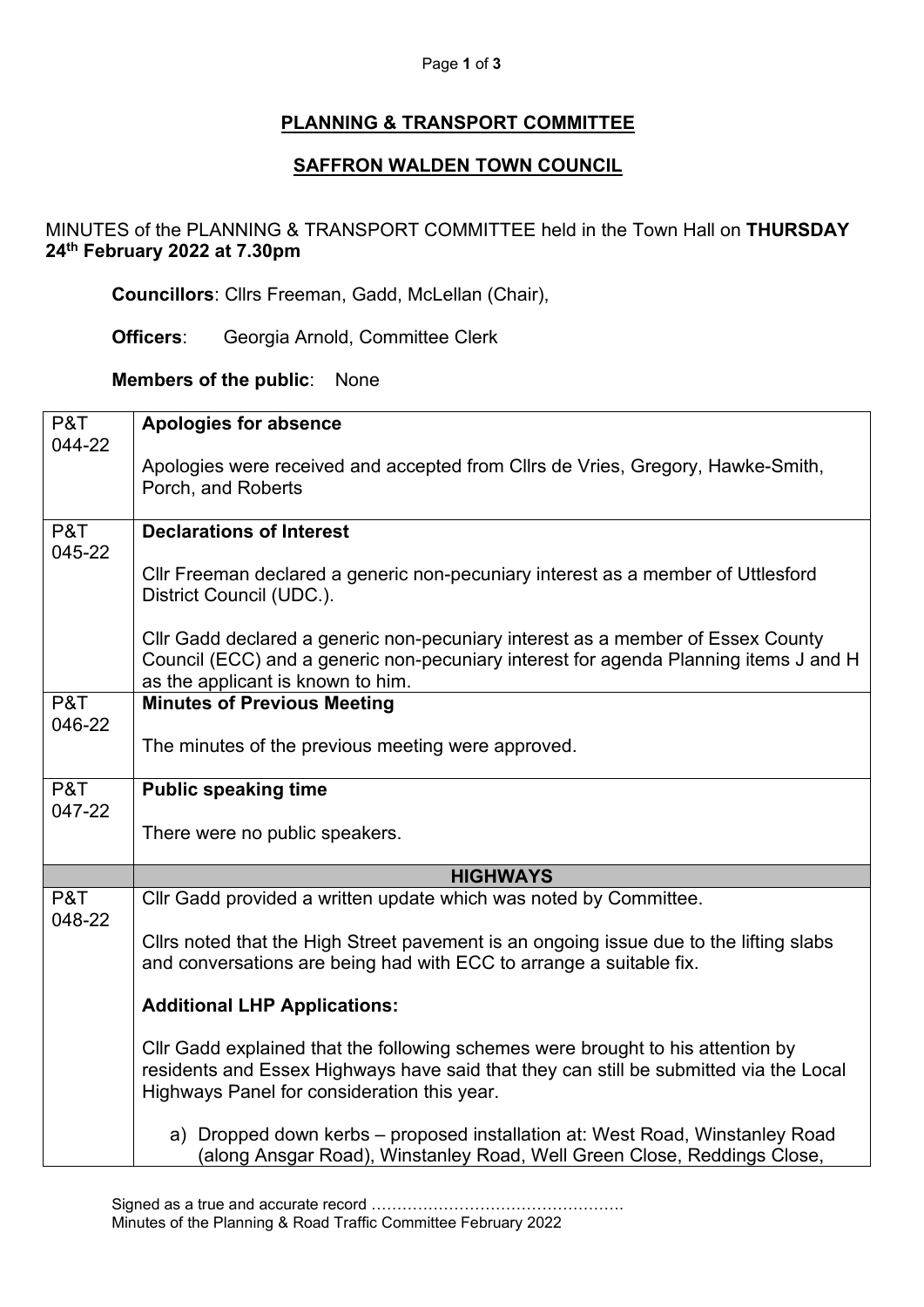|               | Ross Close (opposite Reddings Close), Cromwell Road (alongside Landscape                                                |
|---------------|-------------------------------------------------------------------------------------------------------------------------|
|               | View), Hill Top Lane and St John's Close                                                                                |
|               | b) George Street - pavement widening (currently temporary green bollards are<br>installed)                              |
|               |                                                                                                                         |
|               | Committee agreed that both schemes should be formally submitted to Essex Highways                                       |
|               | via the Local Highways Panel.                                                                                           |
| P&T<br>049-22 | <b>Essex County Council - Uttlesford Bus Services Consultation</b>                                                      |
|               | Committee noted the report and agreed with the recommendation to support the                                            |
|               | proposed changes and were pleased to see a potentially enhanced bus service.                                            |
|               | <b>PLANNING APPLICATIONS</b>                                                                                            |
| P&T           | Committee considered and commented upon the following Planning                                                          |
| 050-22        | <b>Applications:</b>                                                                                                    |
|               | All applications were considered against the UDC Local Plan policies dated 2005.                                        |
|               |                                                                                                                         |
| A             | UTT/21/3680/FUL<br>Committee resolved no objections.                                                                    |
| B             | UTT/22/0397/HHF                                                                                                         |
|               | Committee resolved no objections.                                                                                       |
| C             | UTT/22/0363/HHF                                                                                                         |
|               | Committee resolved no objections.                                                                                       |
|               | UTT/22/0365/AV                                                                                                          |
| D             | Committee opposed to the application as it fails to meet Policy GEN2. The illuminated                                   |
|               | signage is not in keeping with its surrounding buildings, particularly since the site is<br>within a conservation area. |
|               |                                                                                                                         |
| Е             | UTT/22/0364/LB<br>Committee resolved no objections.                                                                     |
|               |                                                                                                                         |
| F             | UTT/22/0368/CLE<br>Committee resolved no objections.                                                                    |
|               |                                                                                                                         |
| G             | UTT/22/0376/NMA                                                                                                         |
|               | Committee noted that the application has already been approved by UDC.                                                  |
| H             | UTT/22/0354/LB                                                                                                          |
|               | Committee resolved no objections.                                                                                       |
|               | UTT/22/0327/HHF                                                                                                         |
|               | Committee resolved no objections.                                                                                       |
| J             | UTT/22/0353/FUL<br>Committee resolved no objections.                                                                    |
| K             | UTT/22/0339/NMA                                                                                                         |
|               | Committee resolved no objections.                                                                                       |
|               | UTT/22/0423/HHF                                                                                                         |
| L             | Committee resolved no objections.                                                                                       |
|               |                                                                                                                         |